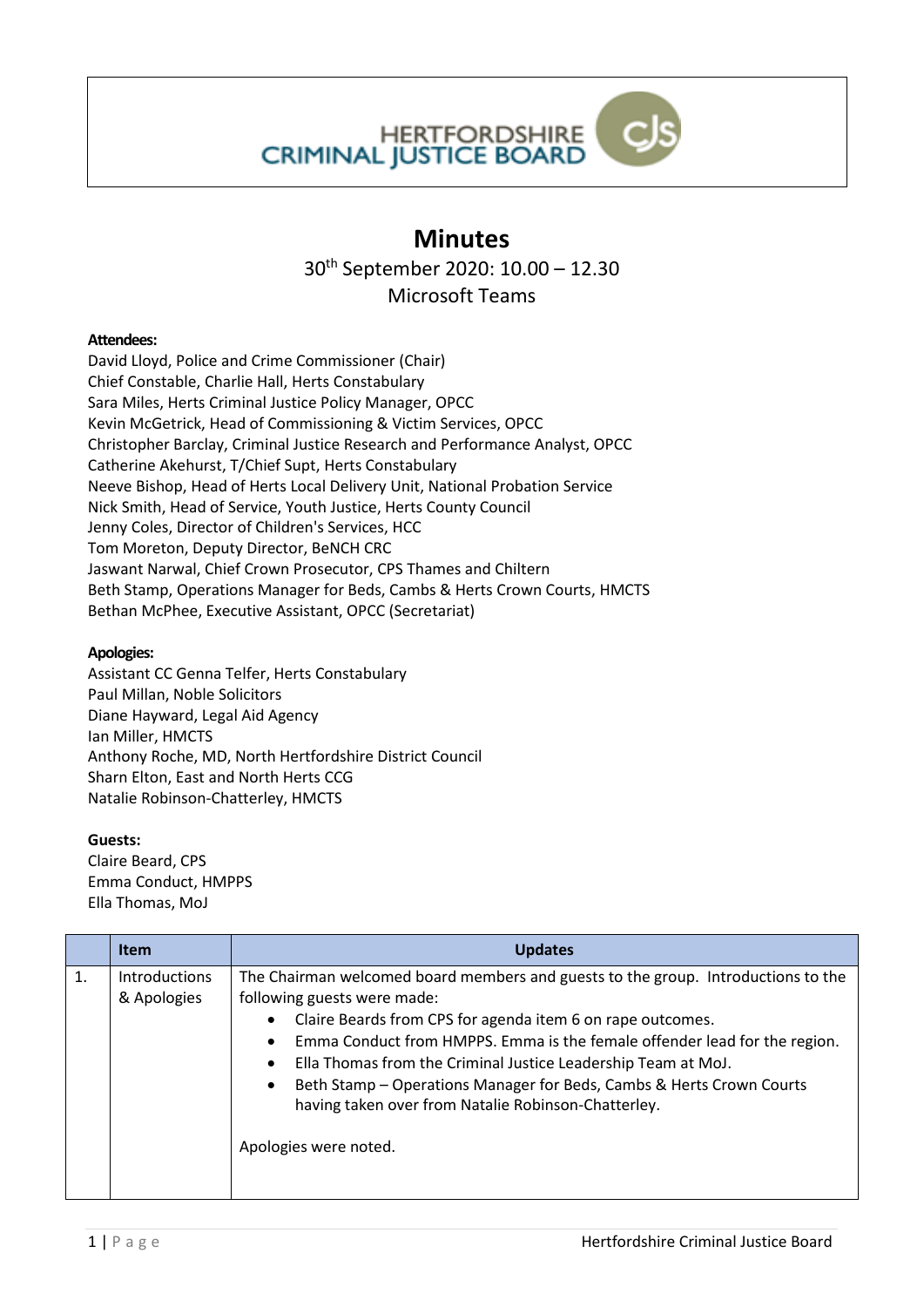| 2. | Chair's      | The Chair made reference to the last Board meeting in June and the fact that it has            |
|----|--------------|------------------------------------------------------------------------------------------------|
|    | Introduction | been a busy summer since then with Black Lives Matters protest locally - highlighting          |
|    |              | disproportionality in the system, and more recently the Extinction Rebellion protests.         |
|    |              |                                                                                                |
|    |              | Concerns have remained over the summer and now into Autumn regarding the courts                |
|    |              | and the backlog of cases. The Chair has expressed his concerns both locally and                |
|    |              | nationally about the challenges and the knock-on impact on victim and witness                  |
|    |              |                                                                                                |
|    |              | attrition, and on public confidence in the CJS.                                                |
|    |              |                                                                                                |
|    |              | The Chair introduced guests today:                                                             |
|    |              |                                                                                                |
|    |              | Ella Thomas gave an overview of the work at the MoJ:                                           |
|    |              | Highlights of which:                                                                           |
|    |              | Looking at how to bridge the gap between local and national CJS.<br>$\bullet$                  |
|    |              | Looking at new ways of working together to create a two-way flow of<br>$\bullet$               |
|    |              | communication.                                                                                 |
|    |              | CJS Strategic Command Group met last week. It has been decided to continue<br>$\bullet$        |
|    |              | to meet weekly and they will report back any interests via recovery update via                 |
|    |              | LCJB Managers.                                                                                 |
|    |              | The Senior Officials are taking forward work commissioned by CJB:<br>$\bullet$                 |
|    |              | Conducting end to end review<br>$\circ$                                                        |
|    |              | Cross CJS strategies across engagement<br>$\circ$                                              |
|    |              | Continuing discussions on spending review bids<br>$\circ$                                      |
|    |              | These will involve engagement at local levels.<br>$\circ$                                      |
|    |              |                                                                                                |
|    |              |                                                                                                |
|    |              |                                                                                                |
|    |              | Emma Conduct, HMPPS overview:                                                                  |
|    |              | Wants to gauge the local picture in how we are working with women in Herts<br>٠                |
|    |              | and the responses to that.                                                                     |
|    |              | To understand the pathways for women entering the CJ system. Police,<br>٠                      |
|    |              | diversion work, court experience, community provisions.                                        |
|    |              | Have attended a few mtgs in Herts - there could be more community<br>$\bullet$                 |
|    |              | provisions for women. Has started looking at setting up joint initiatives - to                 |
|    |              | strengthen community ties.                                                                     |
|    |              | We don't yet understand enough about some of the individuals in Herts - we                     |
|    |              | need to understand what the women in Herts need from us.                                       |
|    |              | Need time to review what the priorities around this group are - still focusing on<br>$\bullet$ |
|    |              | recovery at the moment.                                                                        |
|    |              |                                                                                                |
|    |              |                                                                                                |
|    |              | Transitioning cases from youth to adult services was discussed and noted that this is a        |
|    |              | difficult age group in which to establish a safe environment and appropriate resources -       |
|    |              | sometimes given the levels of vulnerability for this group, such as exploitation.              |
|    |              |                                                                                                |
|    |              | Chair highlighted the focus for women in Herts. Suggested that ahead of the next               |
|    |              |                                                                                                |
|    |              | meeting - a paper could be prepared to discuss what we could do going forward.                 |
|    |              |                                                                                                |
|    |              | It was noted that when doing this piece of work, women from different communities              |
|    |              | need to be considered - cultural needs, language barriers, different BAME groups.              |
|    |              | There are big gaps in services for women in some communities.                                  |
|    |              |                                                                                                |
|    |              |                                                                                                |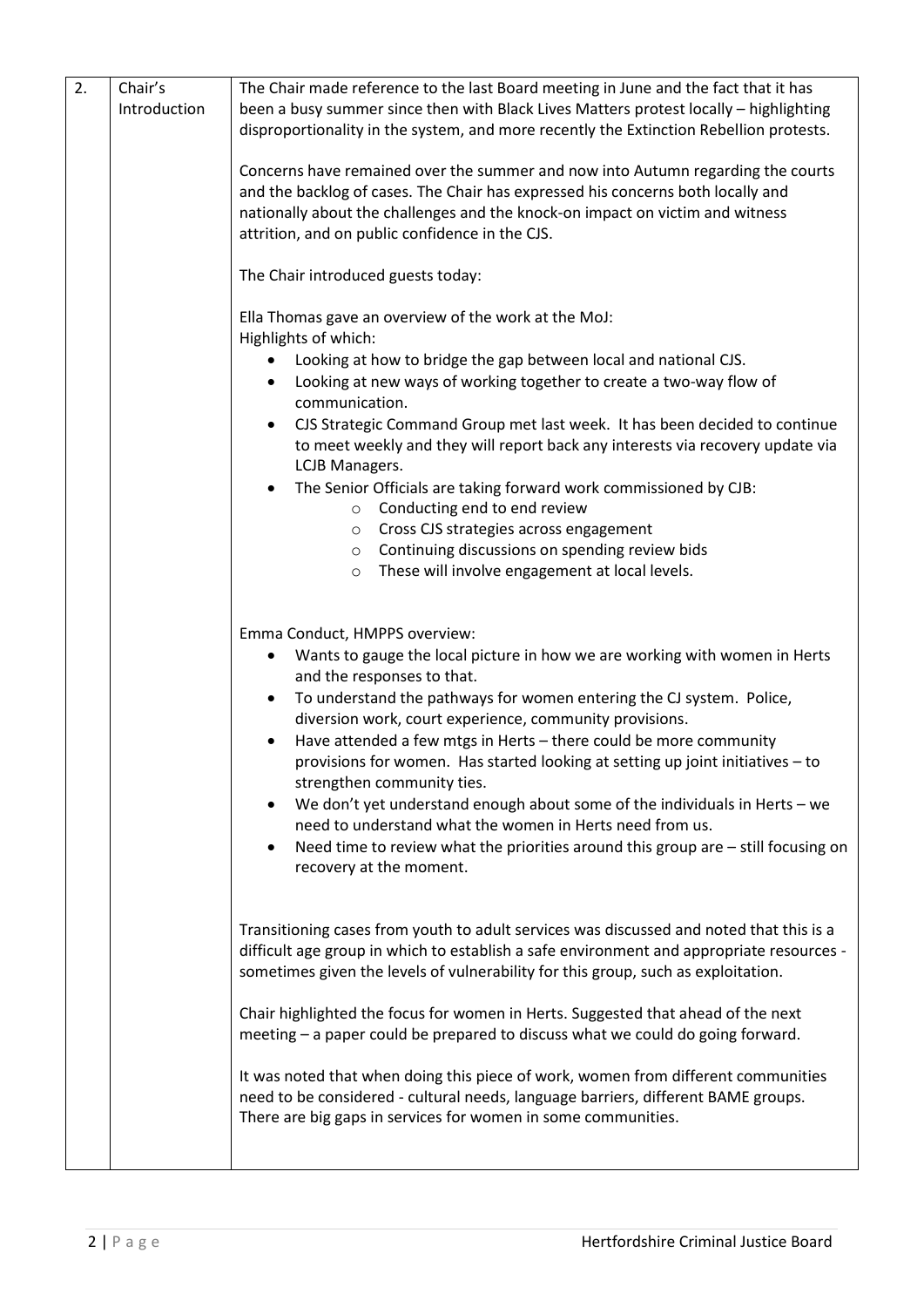| 3. | Minutes from<br>last meeting<br>and Review of<br><b>Action Log</b> | The minutes of the last meeting held in June, were acknowledged to be a true and<br>accurate reflection of the discussion:                                                                                                                                                                                                                                                                                                 |
|----|--------------------------------------------------------------------|----------------------------------------------------------------------------------------------------------------------------------------------------------------------------------------------------------------------------------------------------------------------------------------------------------------------------------------------------------------------------------------------------------------------------|
|    |                                                                    | The outstanding actions in the Action Tracker were discussed and reviewed.                                                                                                                                                                                                                                                                                                                                                 |
| 4. | Performance &<br>Recovery                                          | Recovery pack and planning:<br>Flow through the CJS presentation was circulated in advance. Discussion about what<br>would now enhance the pack and support local recovery planning. More detail behind<br>the data would be helpful, e.g., how long have cases been waiting, how many complex<br>cases remain, how many cases involved defendants remanded in custody and how<br>many cases involve defendants under 18s. |
|    |                                                                    | Ella Thomas said that she would go back to the team and to colleagues in HMCTS and<br>share this feedback.                                                                                                                                                                                                                                                                                                                 |
|    |                                                                    | Crime levels have now returned to normal. The volume and crime mix have changed<br>from lock down period in spring. Result is that they are seeing an increase in RUIs in<br>general - not just in young people.                                                                                                                                                                                                           |
|    |                                                                    | Chris Barclay discussed the Crown Court backlog and modeling the trial data available.<br>In discussion that followed it was noted that:                                                                                                                                                                                                                                                                                   |
|    |                                                                    | Assumptions and variables are based on existing data.<br>٠                                                                                                                                                                                                                                                                                                                                                                 |
|    |                                                                    | Probably too conservative with the estimates.<br>$\bullet$<br>Complex cases will need looking at. These trials will take much longer than 3-5                                                                                                                                                                                                                                                                              |
|    |                                                                    | days.                                                                                                                                                                                                                                                                                                                                                                                                                      |
|    |                                                                    | A wait time of 2-3 years is not acceptable.<br>$\bullet$                                                                                                                                                                                                                                                                                                                                                                   |
|    |                                                                    | Beth reported to the group:<br>St. Albans – are looking at $3^{rd}$ trial room to be opened imminently.<br>$\bullet$<br>That concerns are understood.<br>$\bullet$<br>Colleagues have been working on capacity.                                                                                                                                                                                                            |
|    |                                                                    |                                                                                                                                                                                                                                                                                                                                                                                                                            |
|    |                                                                    | Ella noted that nationally all risks and concerns need to be considered. Victim attrition<br>is a priority in discussions currently taking place.                                                                                                                                                                                                                                                                          |
|    |                                                                    | The Chair highlighted that they are all working towards the same goal and aired his<br>frustration that at the centre of all of this, there appears not to be any real<br>understanding that this could change the system and people's confidence in criminal<br>justice.                                                                                                                                                  |
|    |                                                                    | Items escalated by PPMG:                                                                                                                                                                                                                                                                                                                                                                                                   |
|    |                                                                    | 1. Victims & Witness attrition:<br>Important to keep this on the agenda.<br>O<br>Concerns around the backlog and the dates being fixed going into 2022.<br>O<br>Looking at S28 rollout in Herts & Beds - recording of victims evidence in<br>$\circ$<br>new cases and the playback of this.                                                                                                                                |
|    |                                                                    | 2. File Quality - Impact on Performance:                                                                                                                                                                                                                                                                                                                                                                                   |
|    |                                                                    | Acceptance around file quality.<br>O                                                                                                                                                                                                                                                                                                                                                                                       |
|    |                                                                    | Once cases are in the system $-$ case needs to be able to stand up.<br>$\circ$<br>File Quality unit has been set up in Herts - and will continue to work<br>O<br>through this.                                                                                                                                                                                                                                             |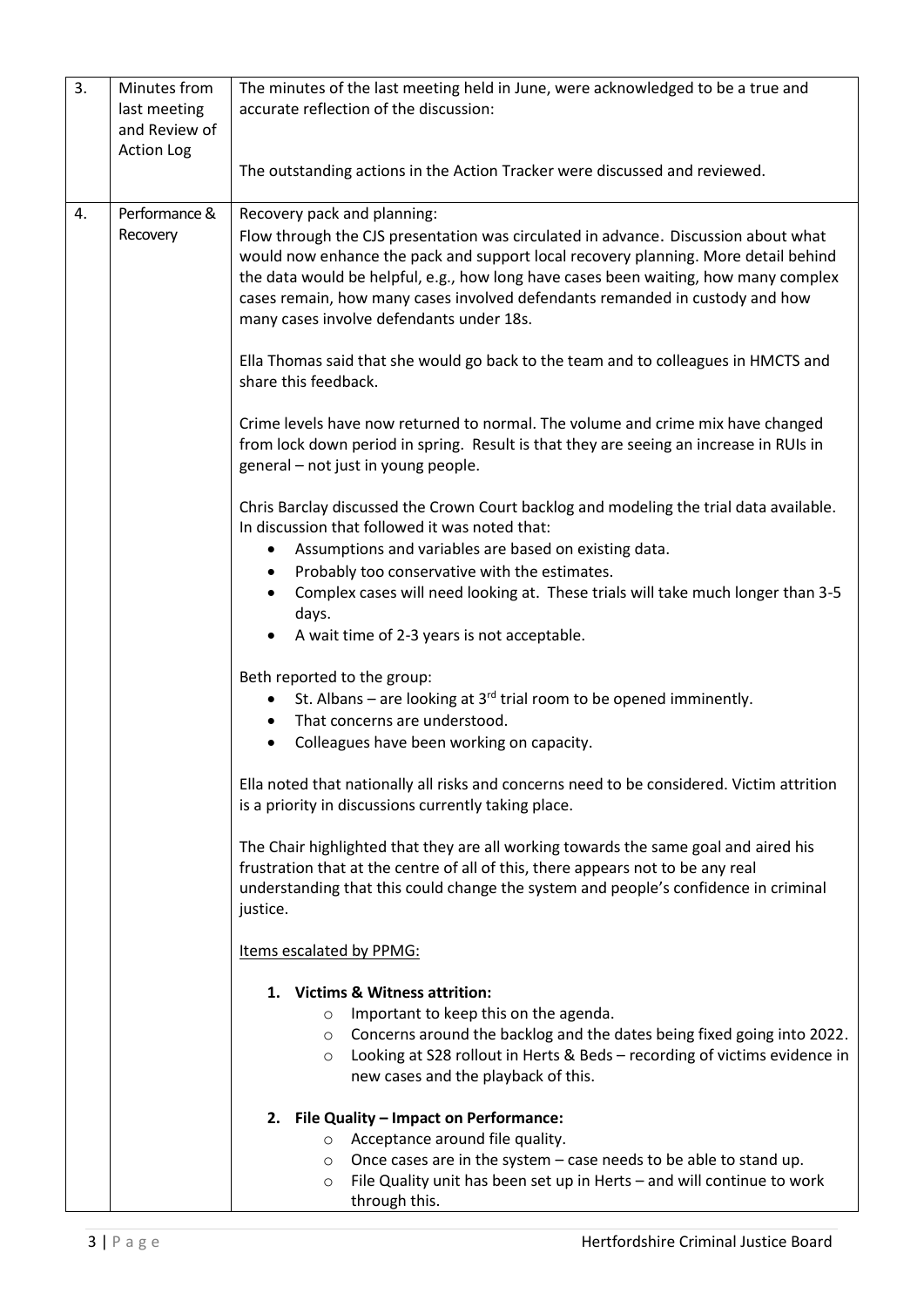|    |                                | 3. Digital equipment:<br>Are courts equipped digitally to have effective hearings.<br>$\circ$<br>There is a need to FastTrack digital equipment into court rooms.<br>$\circ$                                                                                                                                                  |
|----|--------------------------------|-------------------------------------------------------------------------------------------------------------------------------------------------------------------------------------------------------------------------------------------------------------------------------------------------------------------------------|
|    |                                | <b>HCJB Performance Dashboard</b><br>This dashboard was circulated to the group in advance of the meeting:                                                                                                                                                                                                                    |
|    |                                | Highlights of which:<br>Guilty plea at first hearing in Mags are up<br>Guilty plea at first hearing in CC is down                                                                                                                                                                                                             |
|    |                                | Conviction rates were discussed. It was highlighted to the group that with regards to<br>DA and Rape cases - we wouldn't want to have 100% conviction rate - this would show<br>we were risk adverse.                                                                                                                         |
|    |                                | Rape - Director upon the launch of RASSOU 2025 Strategy, made reference to all the<br>good work being done across Herts, Beds & Cambs. That transparency and honesty<br>about some of the difficult cases and challenges, and having processes in place is<br>significant. Significant progress is being made in this area.   |
|    |                                | DA - more difficult to measure, both in mags and CC - often linked with other offences.<br>Victim attrition is a problem in these particular cases.                                                                                                                                                                           |
| 5. | Racial Disparity<br>in the CJS | T/Chief Supt Akehurst shared a presentation with the group.                                                                                                                                                                                                                                                                   |
|    |                                | Chair highlighted that whilst there is clarity on there being disproportionality in the<br>system - we don't know why. Next steps will be important - looking at the data in<br>more detail, pulling out data and looking at areas for further action.                                                                        |
|    |                                | Culture of agreement should be to challenge each other. Raising disproportionality<br>should be owned by everybody - to challenge one another when it's seen.                                                                                                                                                                 |
|    |                                | The group were told that within the CPS, discussions around this have started.<br>It needs to be on the agenda all of the time. This is not a single issue. It is ongoing.<br>There was acknowledgement in the value that it is now being discussed.<br>Continuity of partnership was highlighted as being vitally important. |
|    |                                | Chair agreed and highlighted some of the difficulties in hearing the voices amongst the<br>Black, Asian and minority ethnic communities.                                                                                                                                                                                      |
|    |                                | The group were told that there is a strong service user forum in probation. That they<br>speak regularly to service users in the CJ system - so would have access to some<br>individuals who would be willing to talk about these issues.                                                                                     |
|    |                                | Lots of work being done across HCC as part of the community wide strategy.<br>Action: Jenny Coles to ask the HCC Equalities Manager to contact Sara Miles to<br>discuss.                                                                                                                                                      |
| 6. | Rape outcomes                  | Claire Beards, CPS gave an overview on the work of RASSOU.                                                                                                                                                                                                                                                                    |
|    |                                |                                                                                                                                                                                                                                                                                                                               |